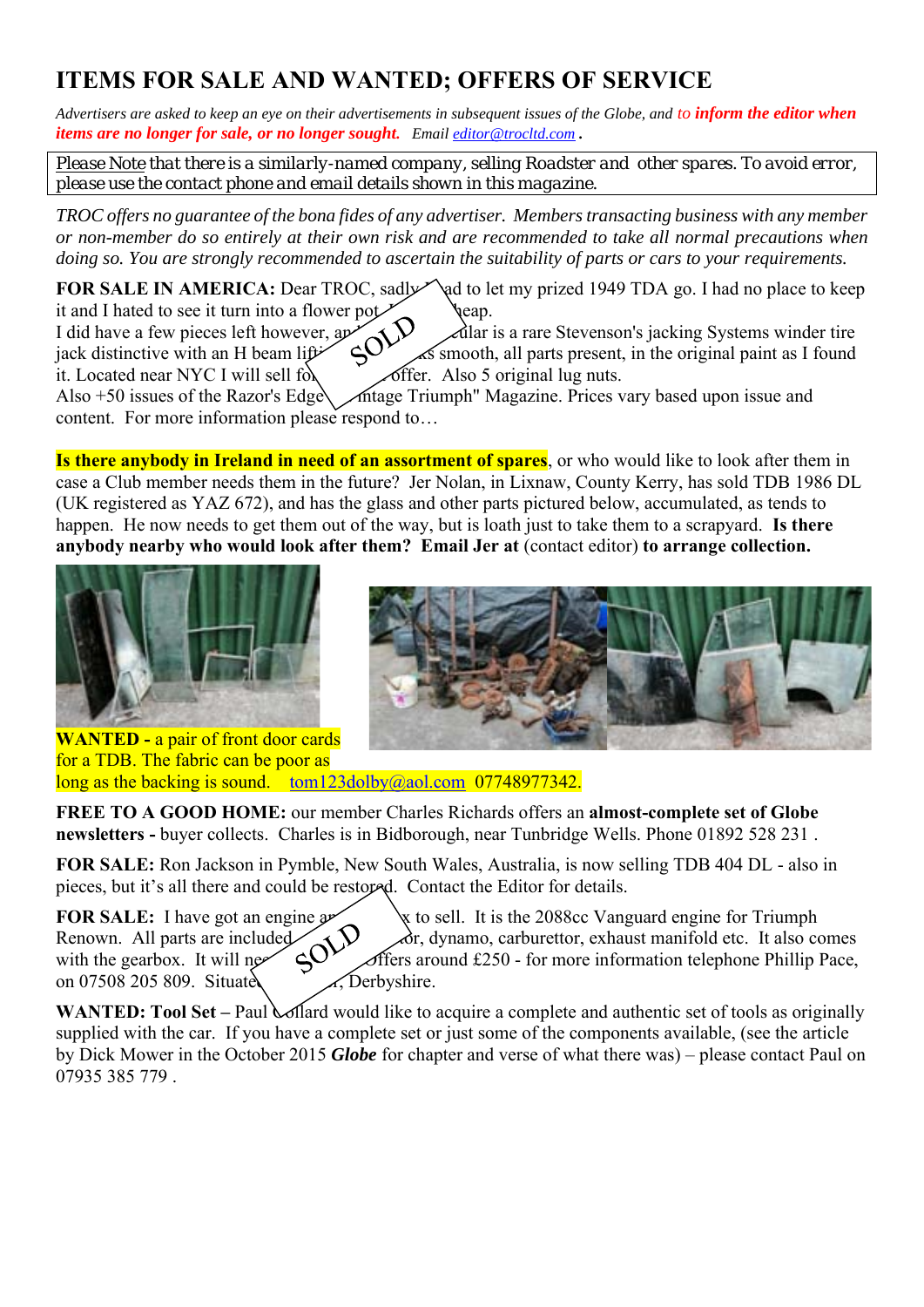

has been on the max  $\bigcirc$  of  $\bigcirc$  when time, and Stuart was asking £6,000 when we last heard.

**Stuart Walker in Abertal States DRS 784 still for sale.** This is TDB 1244 DL and

**FOR SALE:** a cream-coloured TDB 4134 DL, KWK 993, which has been in the same family for 60 years and in use as a wedding car; but the owner is now retiring, selling his car repair business, and concentrating on a mini as his preferred classic. It is in good mechanical and cosmetic condition; always dry-stored. Situated in Poole, Dorset. Contact Gary Allard on 01202 738 264 or 07946 378 564 for further details; offers are invited in the region of £8,750 now only **£7,500** or near offer - this must be a bargain at this price - but Gary needs the space. Mileage of 58,500 is known to be genuine.



**LIMOUSINE FOR SALE: Pavel Sedlbauer in the Czech Republic is selling TDC 3000 LIM** originally RNK 806, a British Railways special order. It was owned by TROC member number 3, Malcolm Chapman, and then by member 183 Bryan Davies, of Abbeywood, SE London, from 1978 to 1980. The Limousine model has a partition between the driver's seat and the passenger compartment, and is a very rare car. This one has been in a museum in Europe for many years, and will need careful re-awakening; but the privilege of doing so is an extremely rare opportunity.

**FOR SALE:** Members may remember reading about our member Tony Norris's purchase and progress pictures with HWX 806, TDA 509 DL. Tony is a professional restorer, and finds business has now become so brisk that he cannot justify spending time on this car 'on spec'. They would be happy to complete the restoration for you - but it would have to be as a paid job. The chassis is stripped and prepared, and reassembly ready to begin. For details of the current status of the car and price, contact Tony on 07817 597 880 or email at (contact editor).

**FOR SALE:** Ron Wright was a TROC member for a while back in about 2006, and the car is TNO 606, TDB 5406 DL. This car is now being sold by PS Autos, Cheam, Surrey. They are making the repairs needed to make the car a good runner, and are seeking offers in the region of £10,000. Contact Paul Stracey on 07957 575 575 or 0208 6447 767 or by email on (contact editor) .

**FOR SALE**, Rear jacking points for TD and TDA models, £85;





RF95 voltage regulators, reconditioned with new parts, £75; Temperature gauge capillary tube repairs, £85. Postage extra. Keith Gulliford, Tel: 02380 734 832. Email: (contact editor).

**FOR SALE: TDB 986, LKB 435,** in generally poor condition, is advertised for £3,000. This is an intended restoration which belongs to ex-member Stirling Beauchamp, whose health now requires the sale. The car is in the Tewkesbury area. Contact Stirling on 07886 297 410.



**FOR SALE: one remaining** white Razoredge from member George Wyatt, of Barnsley. He has been operating a wedding car service, but is retiring and the cars have to go. Two have sold, and one remains: a 1949 TDA in Brilliant White, GSG 927. For further details and price, please contact George on 01226 752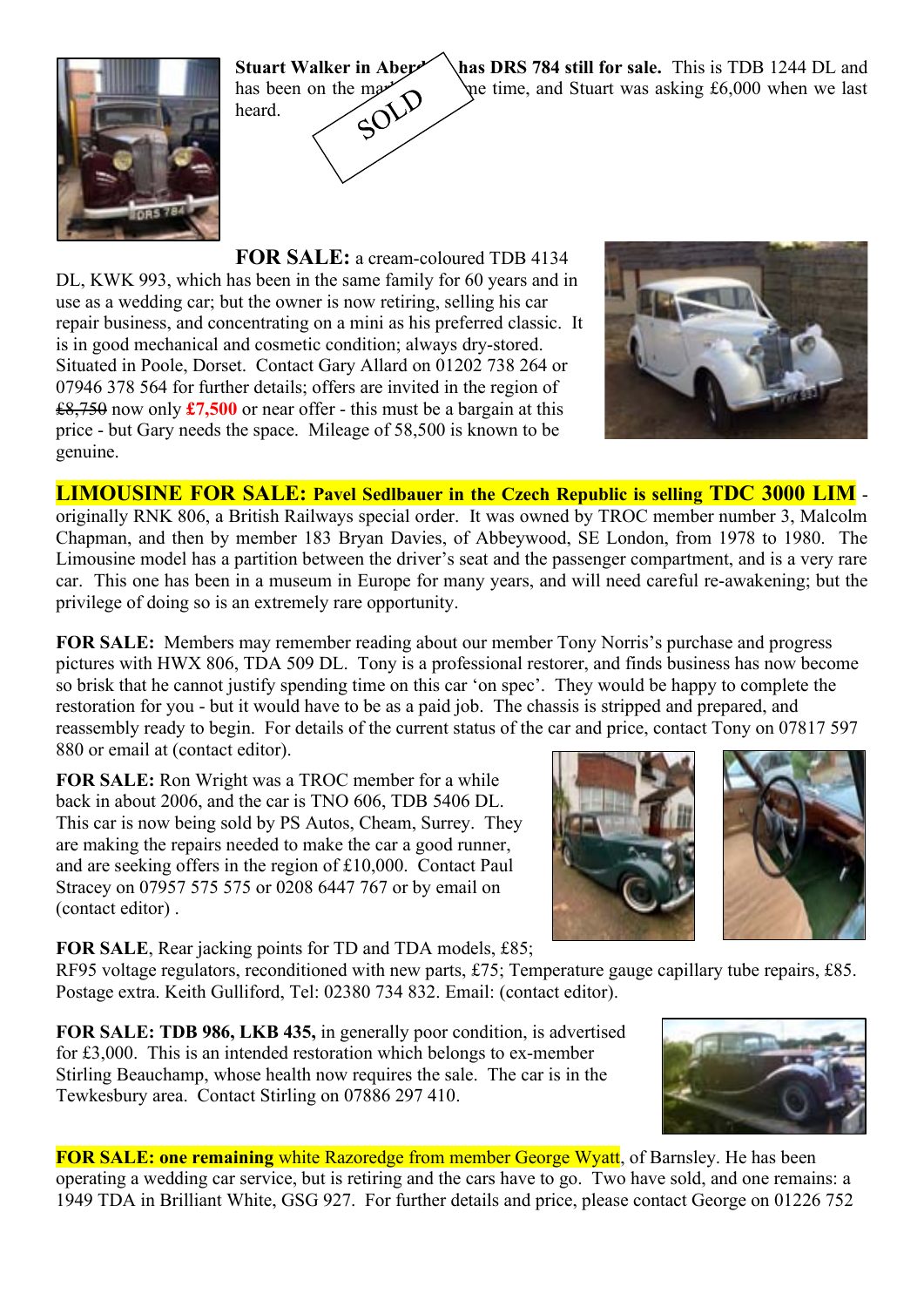830. As you would expect with wedding cars, it has been well-maintained and is generally immaculate in appearance.

**FOR SALE:** I have for sale a complete service instruction manual for the Vanguard/ Triumph Renown. Also additional manuals for the Laycock overdrive unit and Wilmot Breeden door locks included. The manual is in very good complete condition – no oily thumbprints or torn pages. The asking price is  $\text{\pounds}20.00 + \text{postage}$  (or collection available if desired). Should any of your members be interested, they should make contact by phoning 01487 898053. John Francis.

**WANTED** – the following parts for 1954 TDC: interior boot light; starting handle, rubber headlight gasket, globe badge for bumper Contact Andy Kemp, 25 Heath Road, Alresford, Essex CO7 8DT; phone 01206 825 319.

**FOR SALE** TDB 2024 registered NUM 629. No MoT, some work required on bodywork. Good running engine and £400-worth of spares and workshop manual will be included in this reluctant sale. More details from David Jones on 07833 059 154.

**FOR SALE: TDB 1671 DL ERD 681**, engine 1677E, near Reading. Owned by the same family since new. Would make a good project for someone who would like to give the car some much-needed attention. Needs work, but we are open to enquiries and offers. Please contact John or Julie Sibley on 01491 628 544.

**FOR SALE –** the fifth-oldest known Razoredge, TD 919 DL, registration GHP 909, first registered June 1947. This car is described as complete, original and untouched, and has been stored dry for thirty or forty years. Believed to have had only one owner; full documentation believed to be available. Offers in the region of £6,000. Contact Seamus Nugent, in Newry, Co Down, Northern Ireland: phone 0035 3876 879 053 or 02830 868 493; email (contact editor).

**FOR SALE:** One wheel (no tyre) DRO 4½" Jx 16" SR; 1 wheel (no tyre) 4"x16". Both have just been powder-coated silver. 2x inner front wings for TDB. Contact Andy Kemp, 25 Heath Road, Alresford, Essex CO7 8DT; phone 01206 825 319.

**FOR SALE, TD spares**, steering column and box; some front suspension parts. Contact Bob on 01959 533216 (near M25 J4).

**FOR SALE:** A club member, Ruskin Spiers, is in Australia, but his car is not. Ruskin has emigrated, and as a result is selling HNP 999, TDA 424 DL, which has been stored for many years in the basement of a block of flats. Ruskin explains: "We've had it since about 1987 and it was put into dry storage in Sussex in 1990. It needed work / restoration then but has not changed in the last 30 years as where it lives is completely dry and warm storage under flats. The car is in the UK but I now live in Australia and hence am going to sell it. I have pictures taken from my last trip back. If you know of anyone who may be interested by all means pass on my email. Thanks." The email is (contact editor) .

## **FOR SALE: CAR RECENTLY COMING ONTO THE MARKET**

I'm getting in touch as we have a 1949 Triumph TDA for sale. It was bought from Bobs Affordable Classics in December 2018 for my (retired motor engineer) father to restore but sadly a dose of COVID means that his health now forces the sale. At the age of 79, he's decided to fully retire after all !

It's fair to say the car is in poor condition and will be a brave restoration! None the less, the engine would run when we bought it (hasn't been run for 2 years) and the car is a rolling chassis in order to get it winched onto a trailer. It may turn out to be a spares donor rather than a restoration but an expert eye will know. It's been dry, warm garage stored since we bought it.

The original registration was HCE 470 but sadly Bob transferred that plate before selling it (and most disappointingly without telling us despite us asking about the plate) and so the current registration is YXS 911. The original plate now seems to be on a Humber Hawk so may be retrievable if that owner can be found and is amenable.